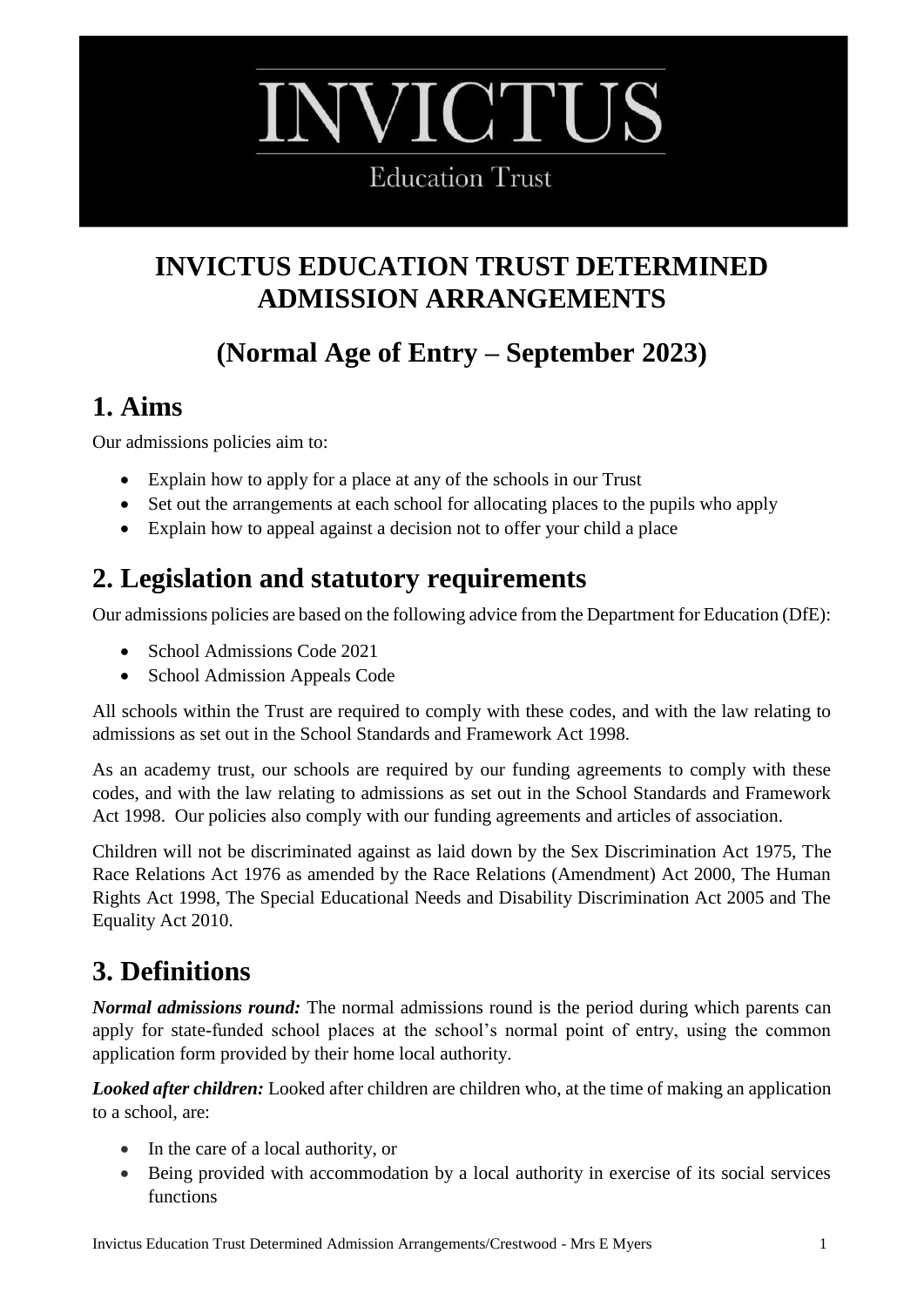*Previously looked after children:* Previously looked after children are children who were looked after, but ceased to be so because they:

- Were adopted under the Adoption Act 1976 or the Adoption and Children Act 2002, or
- Became subject to a child arrangements order, or
- Became subject to a special guardianship order

This includes children who appear to have been in state care outside of England and have ceased to be in state care due to being adopted.

*Compulsory school age:* A child reaches compulsory school age on the prescribed day following his or her fifth birthday (or on his or her fifth birthday if it falls on a prescribed day). The prescribed days are 31 December, 31 March and 31 August.

*Siblings:* A sibling is defined as a brother/sister, half-brother/sister (where the children share one common parent), step-brother/step-sister living at the same address and adopted or fostered children living at the same home address.

*Home address:* The home address is considered to be the child's (along with their parent(s)) genuine principal place of residence at the time of the allocation of places i.e. where they are normally and regularly living.

If a child is resident with friends or relatives (for reasons other than guardianship), the friend or relative's address will not be considered for allocation purposes.

Where parents have shared responsibility for a child, and the child lives with both parents for part of the school week, then the home address will be determined as the address where the child lives for the majority of the school week. Parents will be required to provide documentary evidence to support the address they wish to be considered for allocation purposes. At least one item of proof must demonstrate where the child lives.

## **4. How to apply**

For applications in the normal admissions round you should use the application form provided by your home local authority (regardless of which local authority the schools are in). You can use this form to express your preference for a minimum of three state-funded schools, in rank order.

If applicants are required to fill in a supplementary information form for any of our schools, this will be specified. Supplementary information forms can be found within this policy.

You will receive an offer for a school place directly from your local authority.

## **5. Allocation of places**

Within the admissions arrangements for each of our schools the following information is specified:

- Admission number
- Entry requirements for selective places or banding, where applicable
- Oversubscription criteria
- Tie break
- Waiting lists
- Children below compulsory school age, where applicable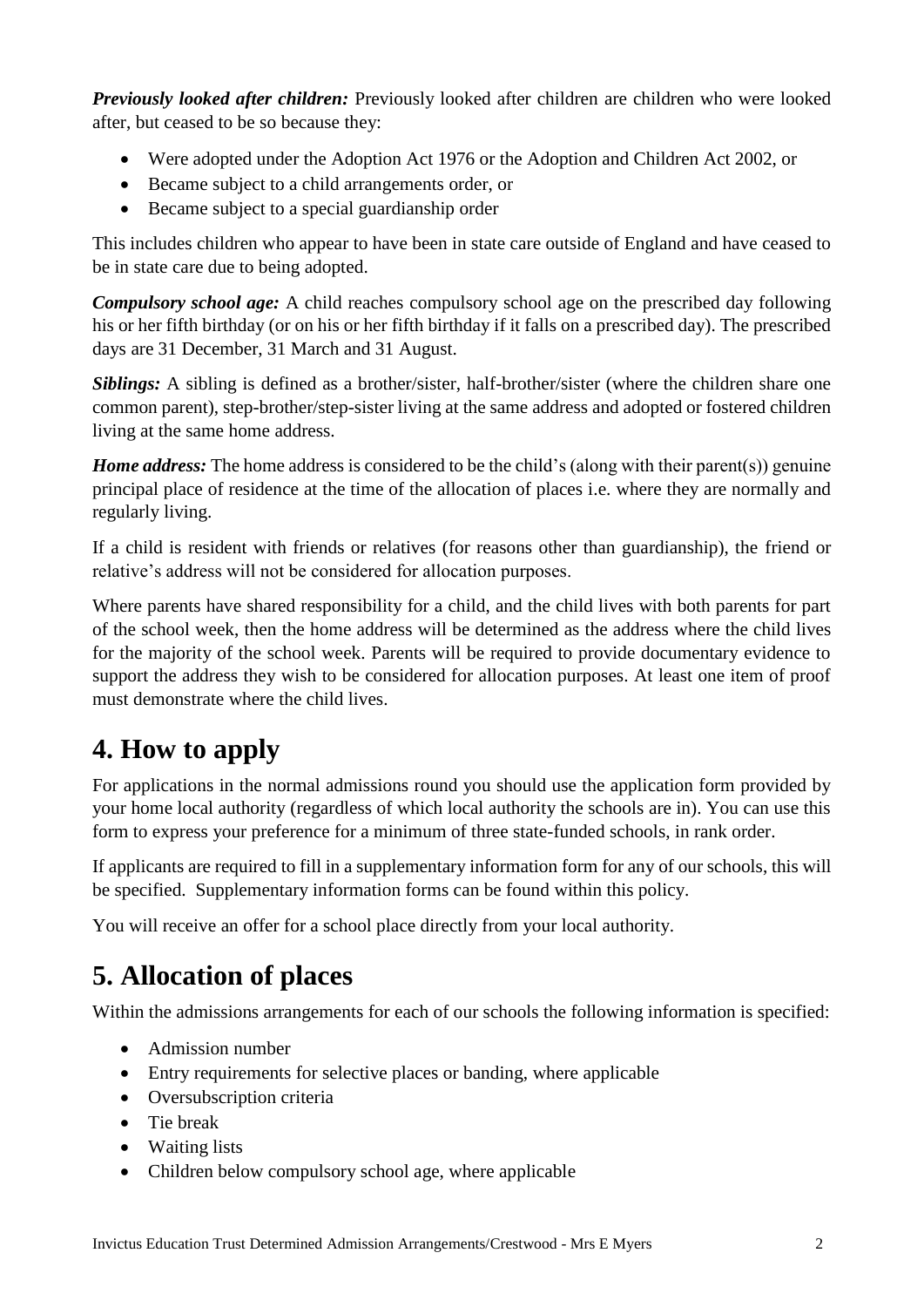## **6. Late applications**

Preferences that are received after the closing date will only be considered after applications that were received within the deadline have been dealt with.

There will, however, be exceptional circumstances in which a late application will be considered alongside those applications that were made within the deadline.

In each circumstance supportive documentary evidence must be provided by the parent/carer at the time of application.

## **7. Requests for admission outside of the normal age group**

Parents are entitled to request a place for their child outside of their normal age group.

Decisions on requests for admission outside the normal age group will be made on the basis of the circumstances of each case and in the best interests of the child concerned. In accordance with the School Admissions Code, this will include taking account of:

- Parents' views
- Information about the child's academic, social and emotional development
- Where relevant, their medical history and the views of a medical professional
- Whether they have previously been educated out of their normal age group
- Whether they may naturally have fallen into a lower age group if it were not for being born prematurely
- The headteacher's views

Wherever possible, requests for admission outside a child's normal age group will be processed as part of the main admissions round. They will be considered on the basis of the admission arrangements laid out in this policy, including the oversubscription criteria. Applications will not be treated as a lower priority if parents have made a request for a child to be admitted outside the normal age group.

Parents will always be informed of the reasons for any decision on the year group a child should be admitted to. Parents do not have a right to appeal if they are offered a place at the school but it is not in their preferred age group.

## **8. Appeals**

If your child's application for a place is unsuccessful, you will be informed why admission was refused and given information about the process for hearing appeals. The letter you will receive will advise how to appeal against the decision.

Further information on how to appeal and the appeals timetable will be published by 28 February 2023 on each school website.

## **9. In-year admissions**

Parents can apply for a place for their child at any time outside the normal admissions round. As is the case in the normal admissions round, all children whose Education, Health and Care Plan (EHCP) plans name the school will be admitted. Likewise, if there are spaces available in the year group you are applying for, your child will be offered a place.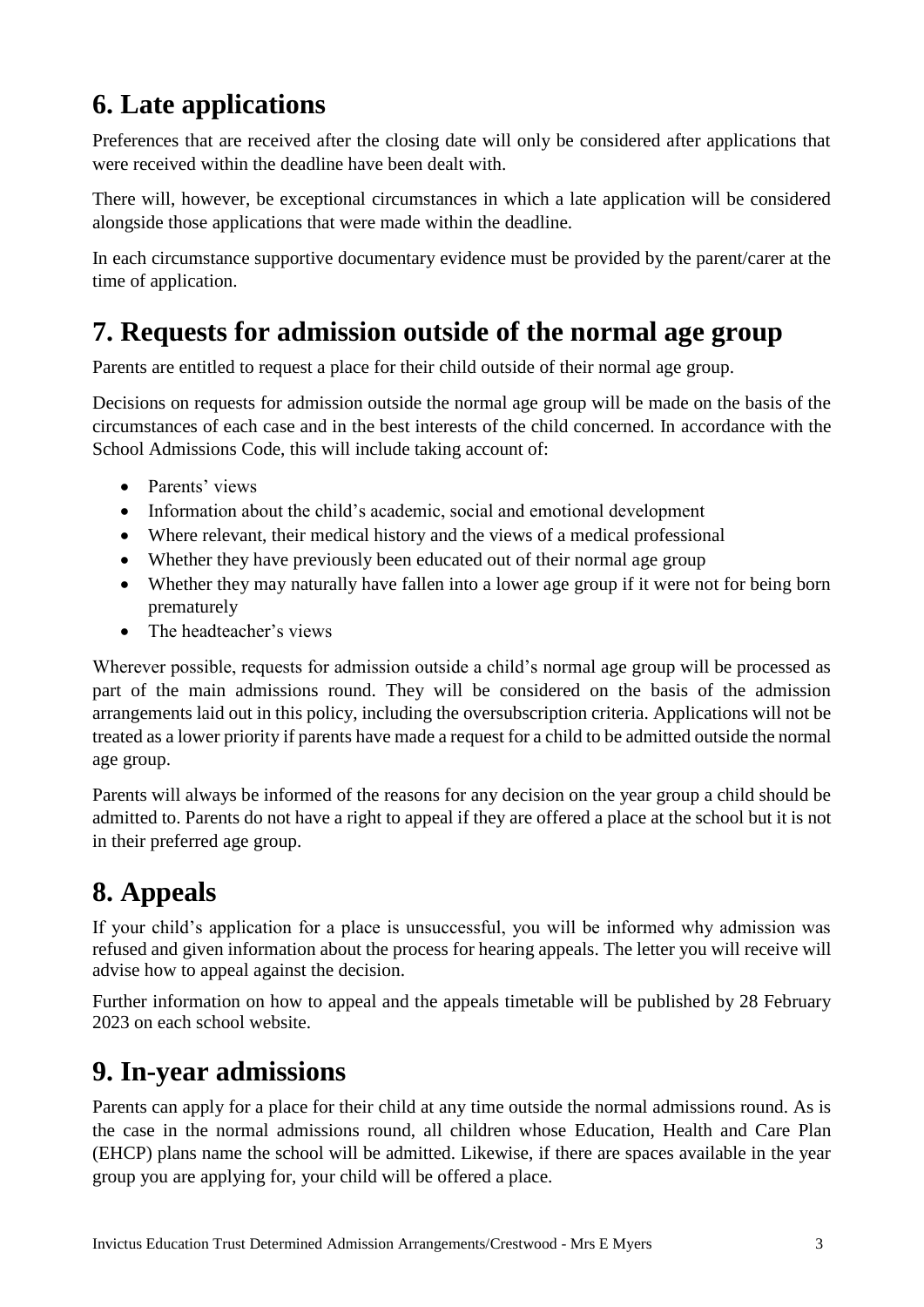If there are no spaces available at the time of your application, your child's name will be added to a waiting list for the relevant year group. When a space becomes available, it will be filled by one of the pupils on the waiting list in accordance with the oversubscription criteria. Priority will not be given to children on the basis that they have been on the waiting list the longest.

Applications for in-year admissions are co-ordinated by the local authority in all of our schools.

## **10. Repeat applications**

It is not the Trust's policy to consider repeat applications in the same academic year unless there have been significant and material changes in the circumstances of the applicant.

## **11. Challenging behaviour**

We will not refuse to admit a child to any of our schools on behavioural grounds in the normal admissions round or at any point in the normal year of entry. We may refuse admission in certain cases where the specific criteria listed in the School Admissions Code (paragraph 3.8) apply, i.e. where section 87 of the School Standards and Framework Act 1998 is engaged.

We may refuse admission for an in-year applicant for a year group that isn't the normal point of entry, only in such a case that we have good reason to believe that the child may display challenging behaviour that may adversely affect the provision we can offer. In this case, we will refer these pupils to the Fair Access Protocol. We will not refuse admission on these grounds to looked after children, previously looked after children and children with EHC plans listing the school.

## **12. Fair Access Protocol**

Each school within the Trust participates in the relevant local authority Fair Access Protocol. This helps ensure that all children, including those who are unplaced and vulnerable, or having difficulty in securing a school place in-year, get access to a school place as quickly as possible.

## **13. Monitoring arrangements**

This policy will be reviewed and approved by the Board of Trustees every year.

Whenever changes to admission arrangements are proposed (except where the change is an increase to the agreed admission number or to give effect to a mandatory change), the Trust Board will publicly consult on these changes. If nothing changes, it will publicly consult on the school's admission arrangements at least once every 7 years.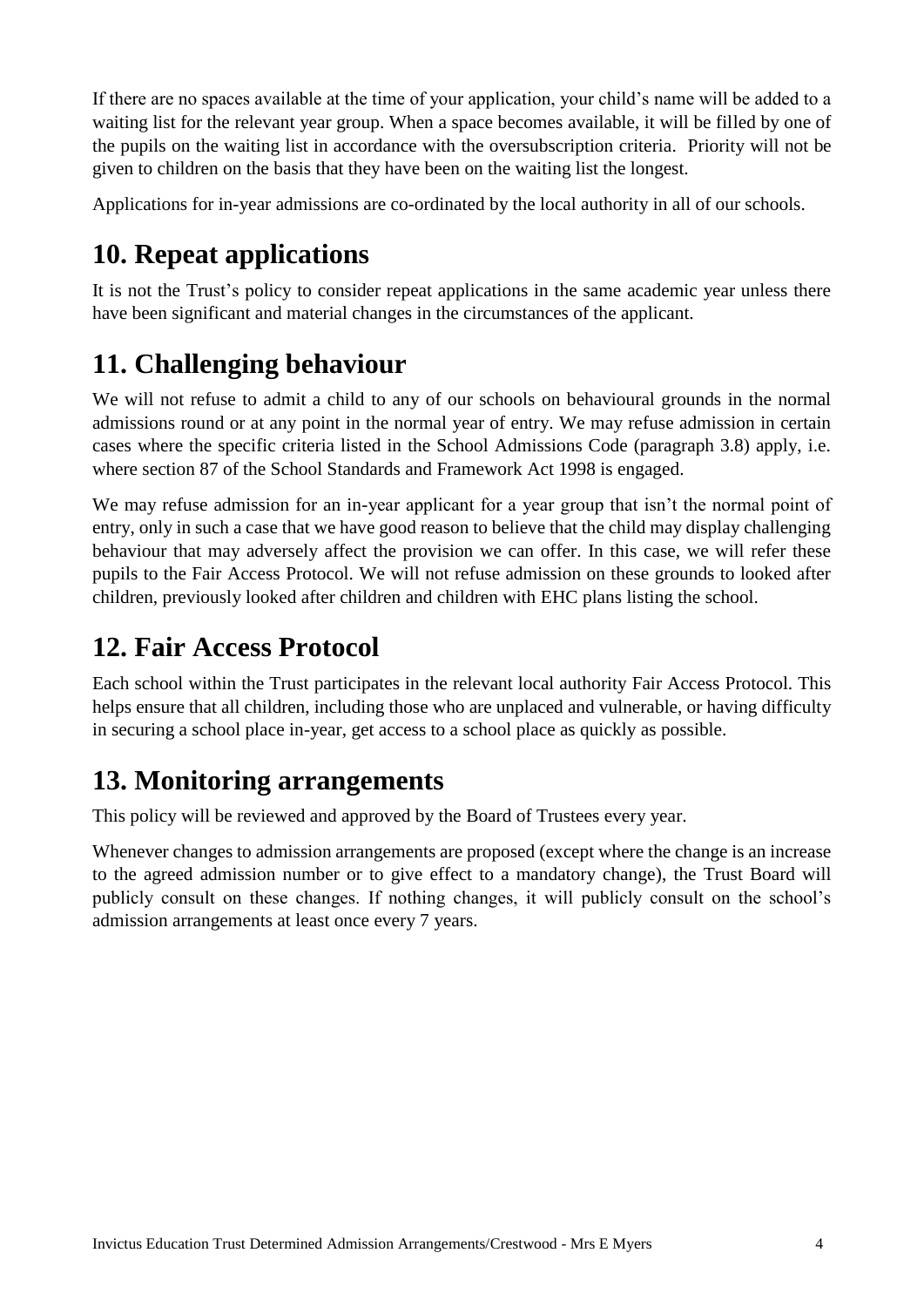

# **CRESTWOOD SCHOOL Bromley Lane, Kingswinford, DY6 8QG Crestwood Exploration Local Authority: Dudley MBC**

<https://www.dudley.gov.uk/residents/learning-and-school/school-information/school-admissions/>

#### **Admission number**

The published admission number (PAN) for Year 7 at Crestwood School is 210.

#### **Entry requirements for selective places or banding**

Admission shall be given to 5% of the PAN who can demonstrate a significant sporting aptitude which will be determined by a selection test based on sporting skills and athleticism, and 5% of the PAN who can demonstrate a significant performing arts aptitude, which will be determined by a selection test based on an aptitude test for their chosen performing art.

We wish to preserve the gender balance of our year groups so the intention is that in the above selective places, the 21 students admitted in this way will be made up of 10 boys and 11 girls or vice versa.

If you wish your child to be considered for admissions by special aptitude please complete the relevant supplementary form found on pages 23 and 24.

#### **Oversubscription criteria**

The following criteria will be used to allocate Year 7 places at Crestwood School when oversubscribed, i.e. we receive more applications than spaces available:

- **a. First priority for admission** shall be given to relevant looked after children or children who were previously looked after but immediately after being looked after became subject to an adoption, residence, or special guardianship order;
- **b. Second priority for admission** shall be given to children with a "serious and ongoing medical condition" where Crestwood School is the most appropriate school to meet the condition; *Parents must provide supportive information from their child's Hospital Consultant at the time of application in order to be considered under this criteria. This supportive information should include information about the needs of the child and should detail the difficulties the student would experience if they had to attend another school. Parents should also indicate why the preferred school is the most appropriate to meet their child's medical condition rather than any other school. The trust will not seek to obtain medical evidence on behalf of parents.*
- **c. Third priority for admission** shall be given to children who have a sibling who will still be attending Crestwood School in September 2023;
- **d. Fourth priority for admission** shall be given to 5% of the PAN who can demonstrate a significant sporting aptitude which will be determined by a selection test based on sporting skills and athleticism, and 5% of the PAN who can demonstrate a significant performing arts aptitude which will be determined by a selection test based on an aptitude test for their chosen performing art. We wish to preserve the gender balance of our year groups so the intention is that the 21 students admitted as fourth priority will be made up of 10 boys and 11 girls or vice versa.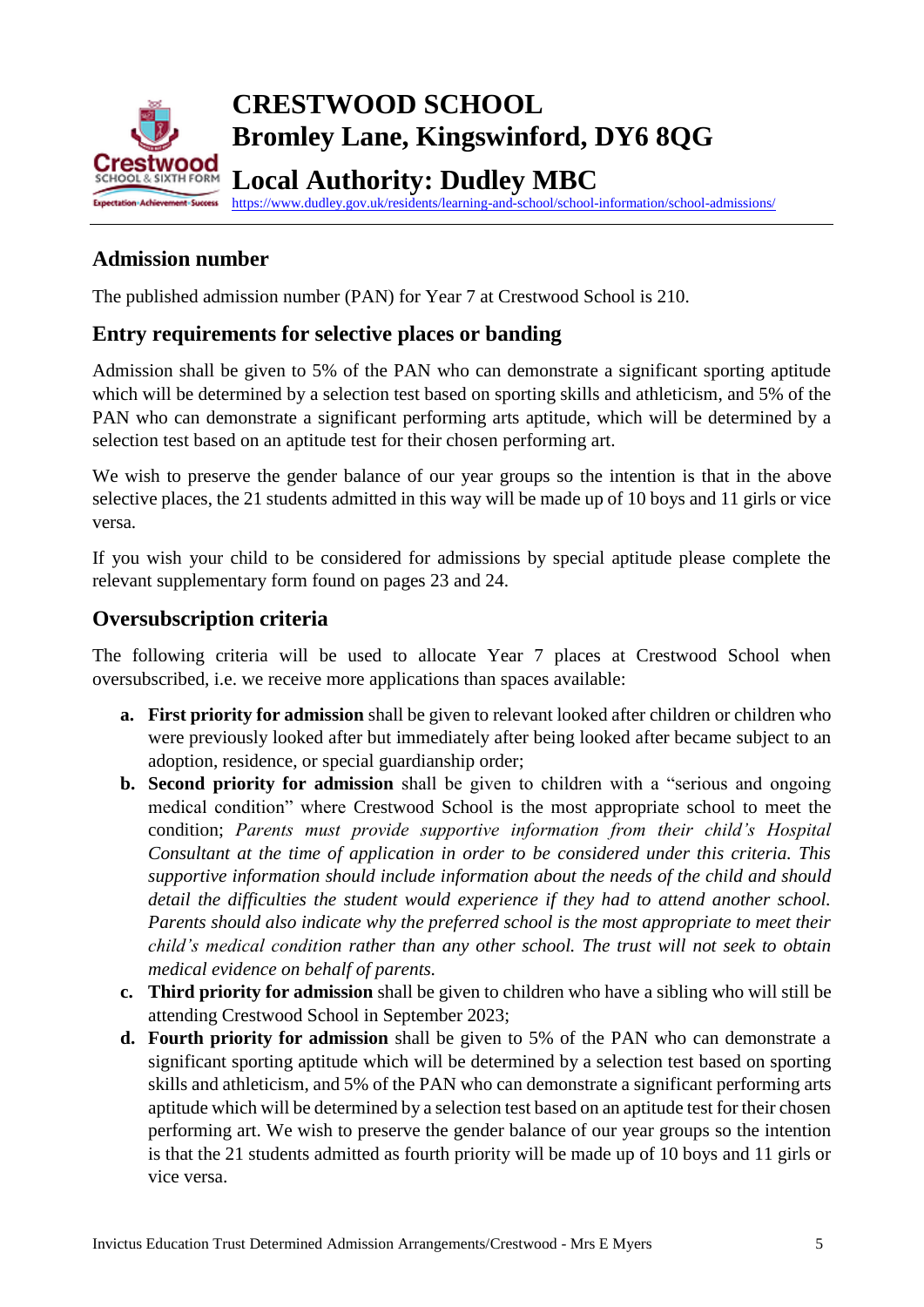Any places that remain available once the above applicants have been admitted will be filled according to those children who live closest to the school, determined by a straight-line measurement in metres, from the home address to the main entrance of Crestwood School.

In accordance with legislation, a child with an Education, Health and Care Plan (EHCP) will be offered a place at the school named in the EHCP as the most appropriate to meet the child's individual needs. This may reduce the number of places available for children who do not have an EHCP.

Special conditions will apply in the event that one child from a set of twins or triplets does not gain admission to the preferred school through the admissions criteria. The school will exceed the admission number to prevent separation of twins/triplets.

#### **Tie break**

Random allocation will be used as a tie break, to decide who has the highest priority for admission if the distance between two children's homes and the school is the same.

#### **Waiting lists**

If Crestwood School is oversubscribed and children have been refused admission because other children have a higher priority for admission under the published admissions criteria, then those applicants who are unsuccessful will be asked if they wish to be placed on a waiting list.

Children on the waiting list will be ranked in accordance with the school's published admissions criteria and the list will operate from the point of allocation of places until 31 August 2024. After this point the waiting list will no longer be in operation and places will be allocated on a first come first served basis.

Inclusion on the school's waiting list does not mean that a place will eventually become available there. A child's position on a waiting list is not fixed and is subject to change during the year i.e. they can go up or down the list.

If a parent requests that their child's name be added to the waiting list of a school that was ranked lower on the preference form than the school allocated, the child's name will be placed on the waiting list in accordance with the published admissions criteria.

Places that become available (below the published admissions number or any number that the school agree they can admit) between the point of allocation and 31 August 2024 will be offered to children according to their ranking on this list, i.e. those ranked highest will be offered first.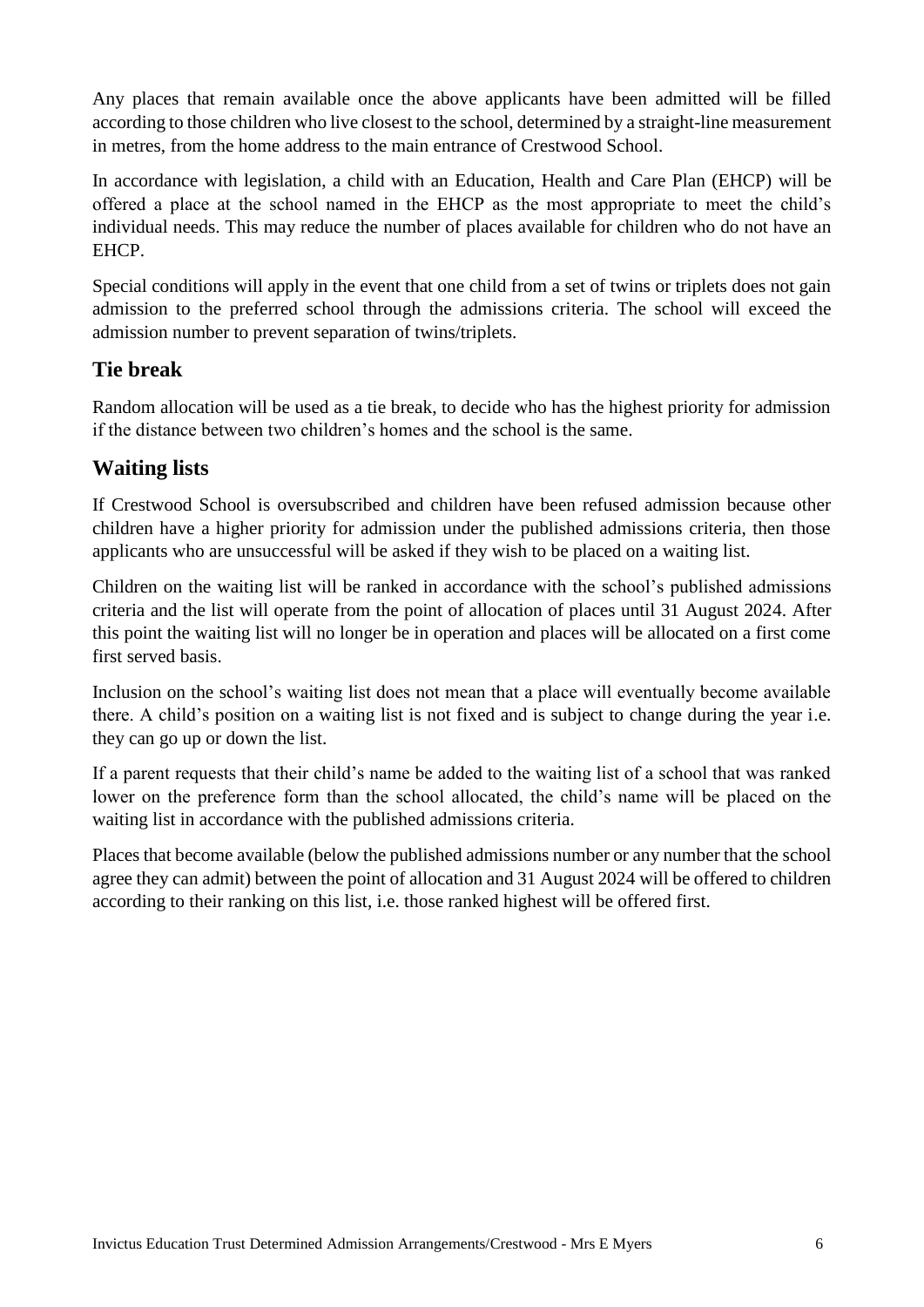#### **Crestwood School Aptitude Workshops for Performing Arts**

If you have an aptitude for Performing Arts, please complete the first section of this form and bring it with you to your October 2022 workshop. Date to be confirmed.

#### **Please indicate the specialism for which you are applying:**

*Please note that you should make only one choice.*

| <b>Specialism</b> | <b>Music</b><br>Instrumental | <b>Music</b><br><b>Vocal</b> | <b>Dance</b> | <b>Drama</b> |
|-------------------|------------------------------|------------------------------|--------------|--------------|
| Tick ONE box (P)  |                              |                              |              |              |

*Please state the instrument if you have selected 'Music Instrumental'*

*Instrument:\_\_\_\_\_\_\_\_\_\_\_\_\_\_\_\_\_\_\_\_\_\_\_\_\_\_\_\_\_\_\_\_\_\_\_\_\_\_\_\_\_\_\_*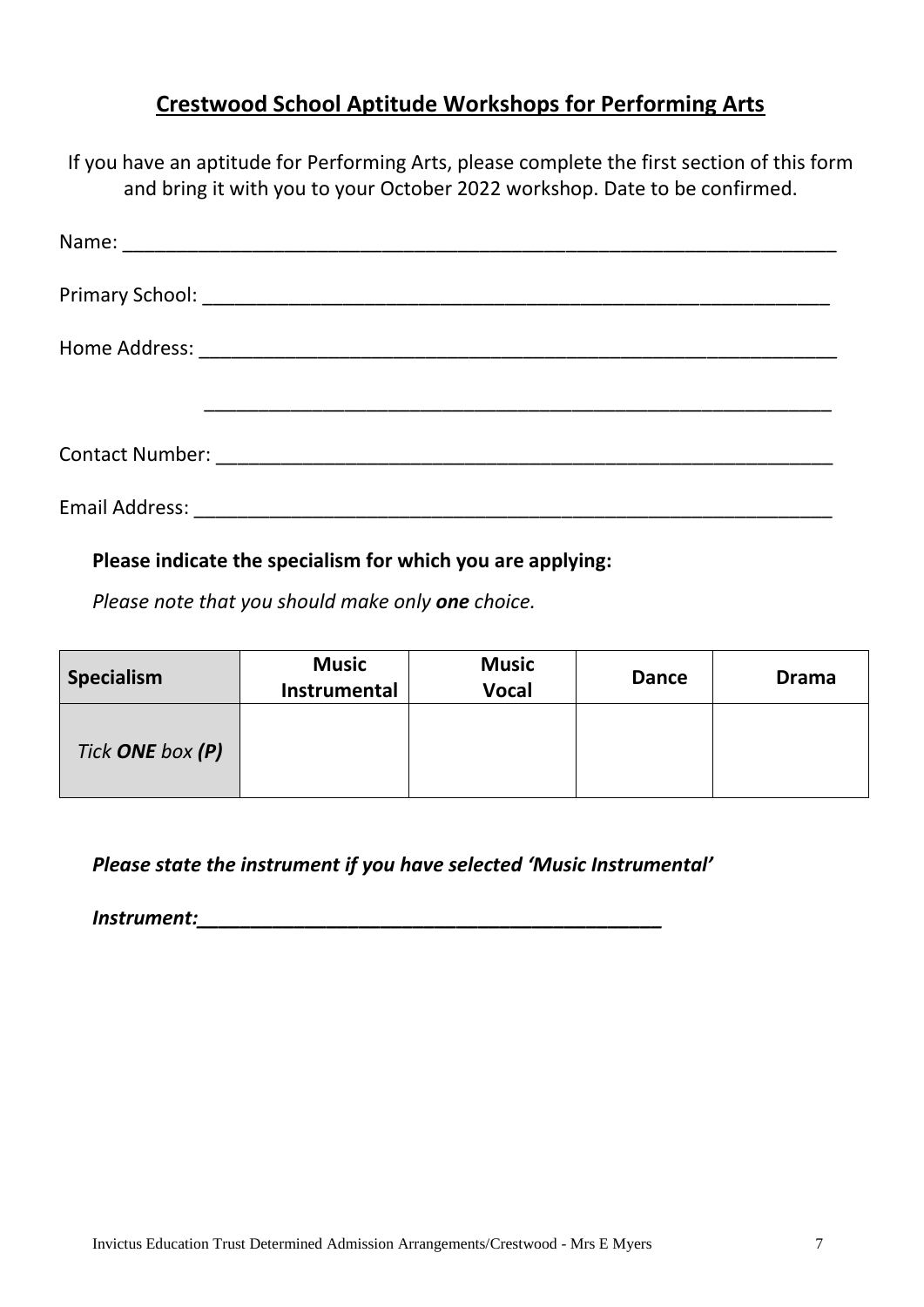#### **Performing Arts Places**

Applicants should:

- Show an aptitude for their chosen Performing Art.
- Show a full commitment to the development of their chosen Performing Art.

Expectations of a Performing Arts scholar at The Crestwood School:

- Students with Performing Arts places are expected to take part in extra-curricular clubs and in the case of Vocal places become an active member of the School Choirs, shows and performances.
- Students are expected to be ambassadors for the Performing Arts.
- Students are expected to behave in an exemplary manner around school at all times.

#### **Performing Arts Places – Supplementary Information**

#### **Dance and Drama:**

- **Dance Places**

All applicants will be taught a short phrase which they will perform in groups, after they have participated in a group warm up.

- **Drama Places**

All applicants will take part in a group improvisation. They will perform a short monologue of their own choice, and will also perform lines from a given play.

#### **Music (Instrumental/Vocal) Places:**

- 1. All music applicants will be invited to sit a multiple-choice listening aptitude test in music. This aptitude test does not require any previous knowledge of music or music theory.
- 2. Applicants will perform/sing a short piece of their own choice which lasts no longer than three minutes. Instrumental candidates may choose to perform on any instrument. Vocalists may bring their own backing track, accompanist or sing acapella.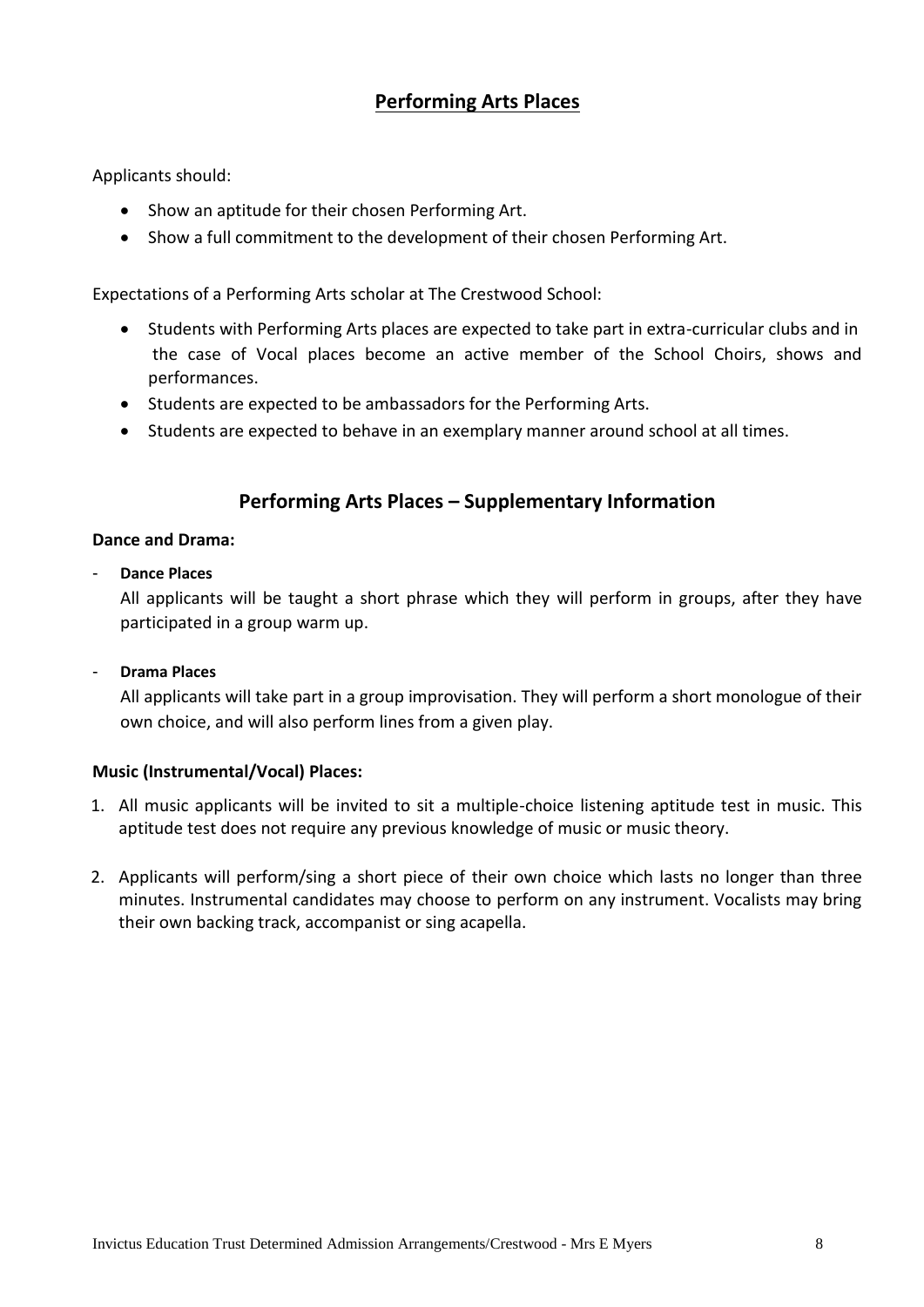#### **Instrumental Music/Vocal Music Listening Aptitude Test**

Candidates will be tested on the following Musical Elements:

- Organisation of pitch (melodically and harmonically) including simple chord progressions e.g. perfect and imperfect cadences, and basic melodic devices e.g. sequence.
- Tonality including major, minor and basic modulation e.g. tonic dominant.
- Structure; organisation of musical material including simple structure e.g. verse and chorus, call and response, binary and theme and variations.
- Sonority including recognition of a range of instrumental and vocal timbres and articulation e.g. legato and staccato.
- Texture; how musical lines (parts) fit together including simple textural combinations e.g. unison, chordal and solo.
- Tempo, metre and rhythm including pulse, simple time, compound time, and basic rhythmic devices e.g. dotted rhythms.
- Dynamics; basic dynamic devices e.g. crescendo and diminuendo.

#### **Workshop Information**

#### **Drama Workshop**

This workshop will examine students' aptitude to use Drama techniques and strategies to explore themes and circumstances. Students should work together effectively and imaginatively. Students will be assessed on their aptitude to respond to stimuli and present a piece of Drama to an audience whilst developing their own ideas and the ideas of others.

#### **Music Workshop**

The Music workshop is split into three sections, performing, composing and appraising. Tasks will assess students 'ability to work in both group and solo situations. Tasks will include rhythmic clapping, ensemble composition and ensemble singing/performing. Students will work in groups to develop their ideas with collaboration being at the heart of the activities. Students can use their own instruments if they wish and should demonstrate an understanding of how the elements of music can be used to create a coherent composition.

#### **Dance Workshop**

Students will be taught a dance sequence (choreography) to see how well they are coordinated and controlled as well as assessing their movement memory. Students will be given an element of improvisation so that assess their imagination, innovation and creativity along with their aptitude to work with others. Confidence and character will be assessed in a final performance.

#### **Performing Arts Aptitude workshops will take place during October 2022. Date to be confirmed.**